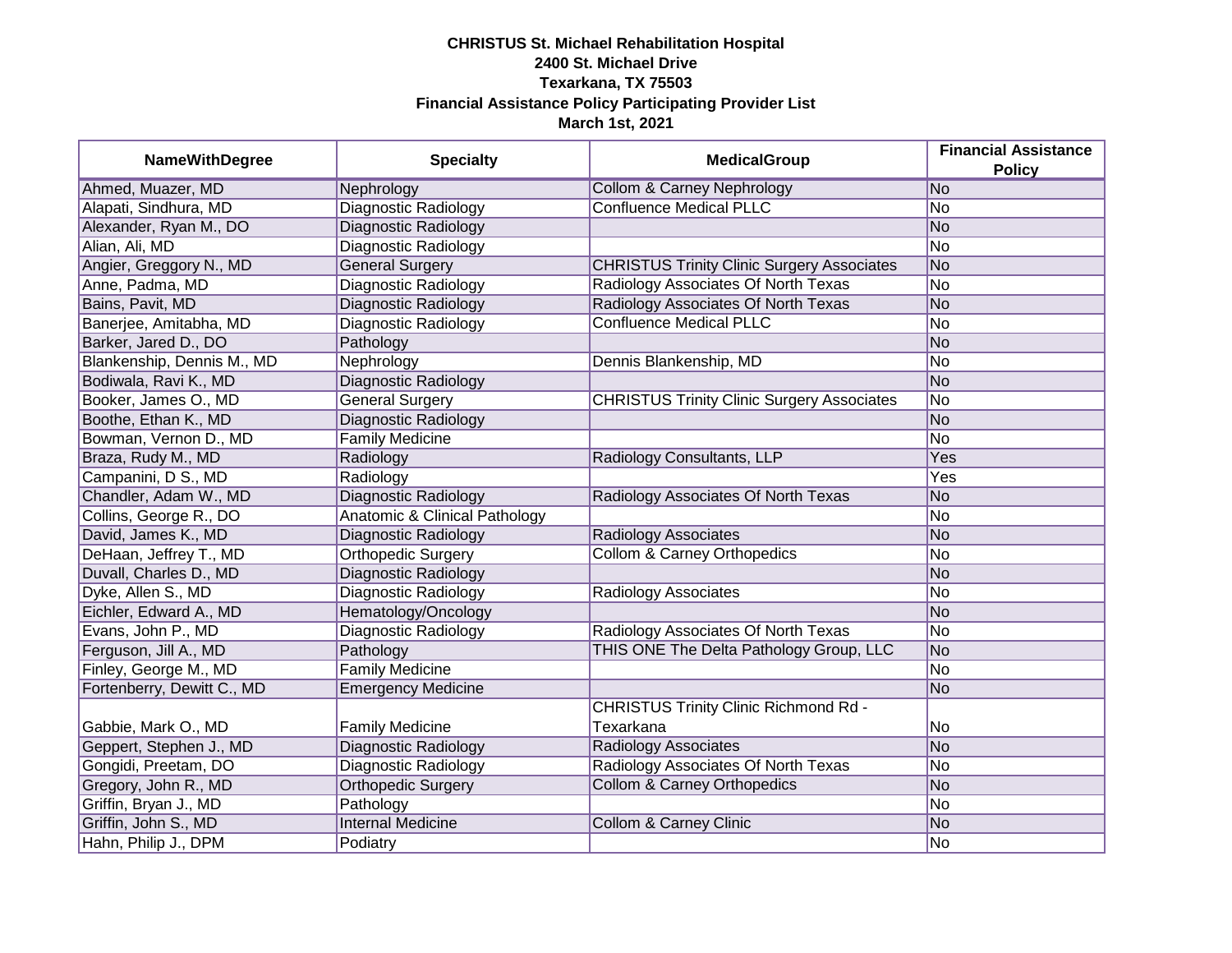## **CHRISTUS St. Michael Rehabilitation Hospital 2400 St. Michael Drive Texarkana, TX 75503 Financial Assistance Policy Participating Provider List March 1st, 2021**

| Hall, Katherine, MD            | Radiology                                | <b>Radiology Associates</b>                  | No  |
|--------------------------------|------------------------------------------|----------------------------------------------|-----|
| Harr, Craig A., MD             | Neuroradiology                           |                                              | No  |
| Hasson, Richard M., MD         | Diagnostic Radiology                     | <b>Confluence Medical PLLC</b>               | No  |
| Heard, Joseph S., MD           | <b>Anatomic &amp; Clinical Pathology</b> | Pathology Associates of Mid Louisiana        | No  |
| Hemphill, Hayden N., MD        | Nephrology                               | <b>Collom &amp; Carney Clinic</b>            | No  |
| Higgins, Anne D., NP           | <b>Advanced Nurse Practitioner</b>       |                                              | No  |
| Hilborn, Richard M., MD        | Orthopedic Surgery                       | Collom & Carney Orthopedics                  | No  |
| Hole, Steven R., MD            | Diagnostic Radiology                     | <b>Confluence Medical PLLC</b>               | No  |
| Hueter, John E., MD            | Neurology                                | <b>CHRISTUS St. Michael Neurology Clinic</b> | No  |
| Jean, Alan B., MD              | Radiology                                | Radiology Consultants, LLP                   | Yes |
| Jean, James L., MD             | Radiology                                |                                              | Yes |
| Jordan, Claudia L., MD         | <b>Family Medicine</b>                   | Medical Specialists of Texarkana             | No  |
| Le, Binh-Minh N., MD           | <b>Internal Medicine</b>                 | <b>Access Physicians, PLLC</b>               | No  |
| Leach, Robert J., MD           | Nephrology                               | Collom & Carney Nephrology                   | No  |
| Lee, Jason Z., MD              | Nephrology                               | <b>Collom &amp; Carney Clinic</b>            | No  |
| Liu, Chao-Hsu J., MD           | Diagnostic Radiology                     | Radiology & Imaging of South Texas           | No  |
| Lowe, James D., MD             | Diagnostic Radiology                     |                                              | No  |
| Martin, Joshua G., MD          | Radiology                                | Radiology Consultants, LLP                   | Yes |
| Mastrodomenico, Matthew B., MD | Pathology                                |                                              | No  |
| Mbonu, Charles C., MD          | <b>Infectious Disease</b>                | Integrated Infectious Diseases, PLLC         | No  |
| Medarametla, Srikanth, MD      | Vascular & Interventional Radiology      | <b>Confluence Medical PLLC</b>               | No  |
| Mitchell, Darius F., MD        | Orthopedic Surgery                       | <b>Collom &amp; Carney Clinic</b>            | No  |
| Murnane III, Thomas G., MD     | Diagnostic Radiology                     | <b>Confluence Medical PLLC</b>               | No  |
| O'Banion, Dennis D., MD        | <b>General Surgery</b>                   | Dennis O'Banion, MD                          | No  |
| Overlock, Timothy L., MD       | <b>Internal Medicine</b>                 |                                              | No  |
| Owings, Richard A., MD         | Pathology                                | THIS ONE The Delta Pathology Group, LLC      | No  |
| Papasozomenos, Harry, MD       | Diagnostic Radiology                     |                                              | No  |
| Patel, Kirtesh H., MD          | Pathology                                | The Delta Pathology Group, LLC               | No  |
| Payne, Alvin D., MD            | <b>Internal Medicine</b>                 |                                              | No  |
| Pearson, Harold L., MD         | Ophthalmology                            | Pearson Eye Institute                        | No  |
| Perez, Carlos L., MD           | <b>Pulmonary Disease</b>                 |                                              | No  |
| Pond, Jason B., MD             |                                          | Radiology Associates Of North Texas          | No  |
| Putegnat III, B B., MD         | Diagnostic Radiology                     |                                              | No  |
| Ray, Cody C., NP               | <b>Advanced Nurse Practitioner</b>       | <b>Collom &amp; Carney Clinic</b>            | No  |
| Reeves, Austin S., DPM         | Podiatry                                 |                                              | No  |
| Ridout, Robert M., MD          | Pathology                                |                                              | No  |
| Robbins, Joseph R., MD         | Diagnostic Radiology                     |                                              | Yes |